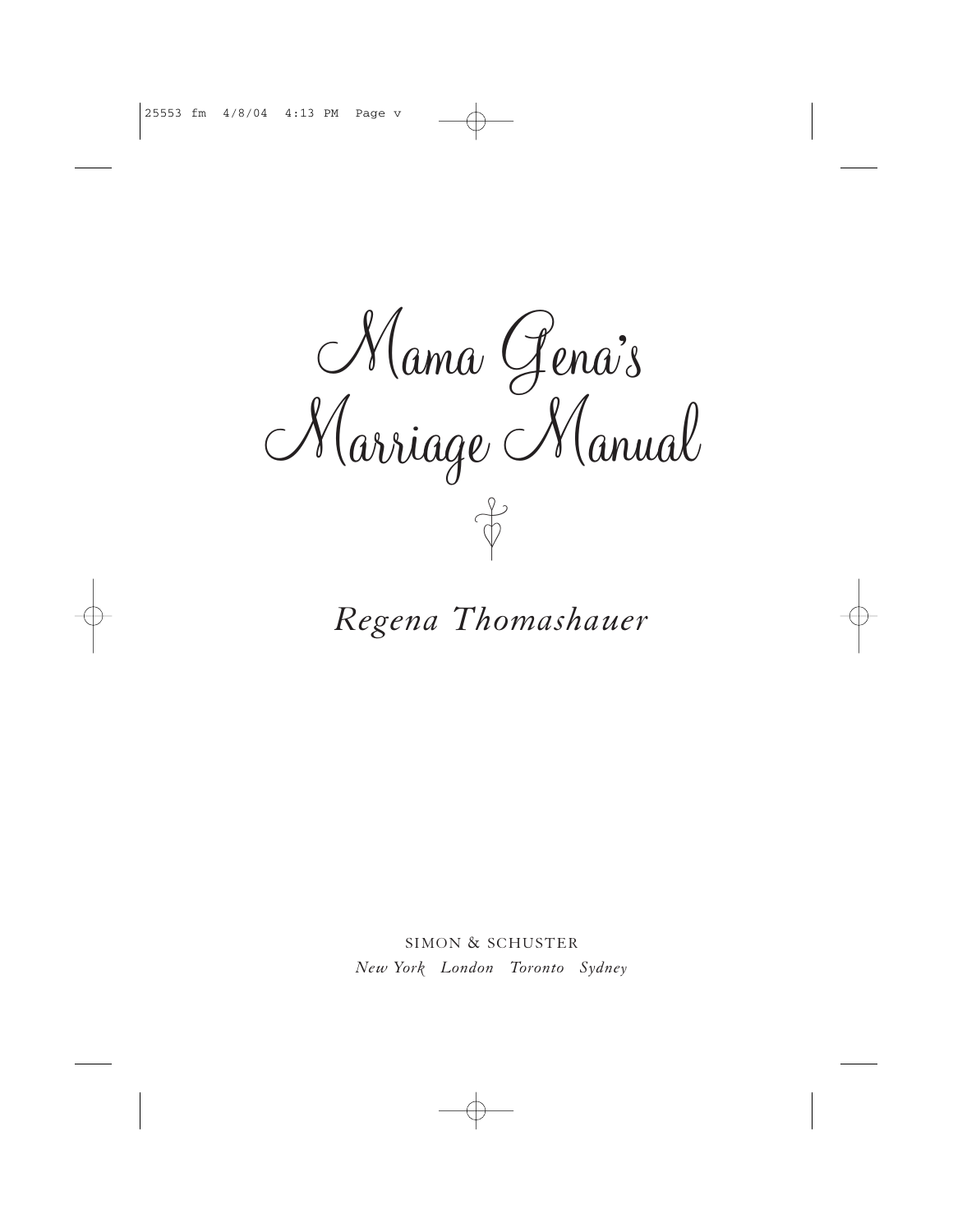SIMON & SCHUSTER Signal Contractor Rockefeller Center 1230 Avenue of the Americas New York, NY 10020

Copyright © 2004 by Regena Thomashauer All rights reserved, including the right of reproduction in whole or in part in any form.

SIMON & SCHUSTER and colophon are registered trademarks of Simon & Schuster, Inc.

"Comment" from *Dorothy Parker: Complete Poems* by Dorothy Parker. Copyright © by the National Association for the Advancement of Colored People. Used by permission of Penguin, a division of Penguin Group (USA) Inc.

Permission to reprint "Something Wonderful" by Richard Rodgers and Oscar Hammerstein II Copyright © 1951 by Richard Rodgers and Oscar Hammerstein II. Copyright renewed. Williamson Music owner of publication and allied rights throughout the world. International copyright secured. All Rights Reserved. Used by permission.

> For information about special discounts for bulk purchases, please contact Simon & Schuster Special Sales at 1-800-456-6798 or business@simonandschuster.com.

> > Designed by Helene Berinsky

Manufactured in the United States of America

2 4 6 8 10 9 7 5 3 1

Library of Congress Cataloging-in-Publication Data. Thomashauer, Regena. Mama Gena's marriage manual / Regena Thomashauer.

p. cm.

1. Marriage. I. Title. HQ734.T446 2004

646.7'8—dc22 2004045432

ISBN 0-7432-6109-7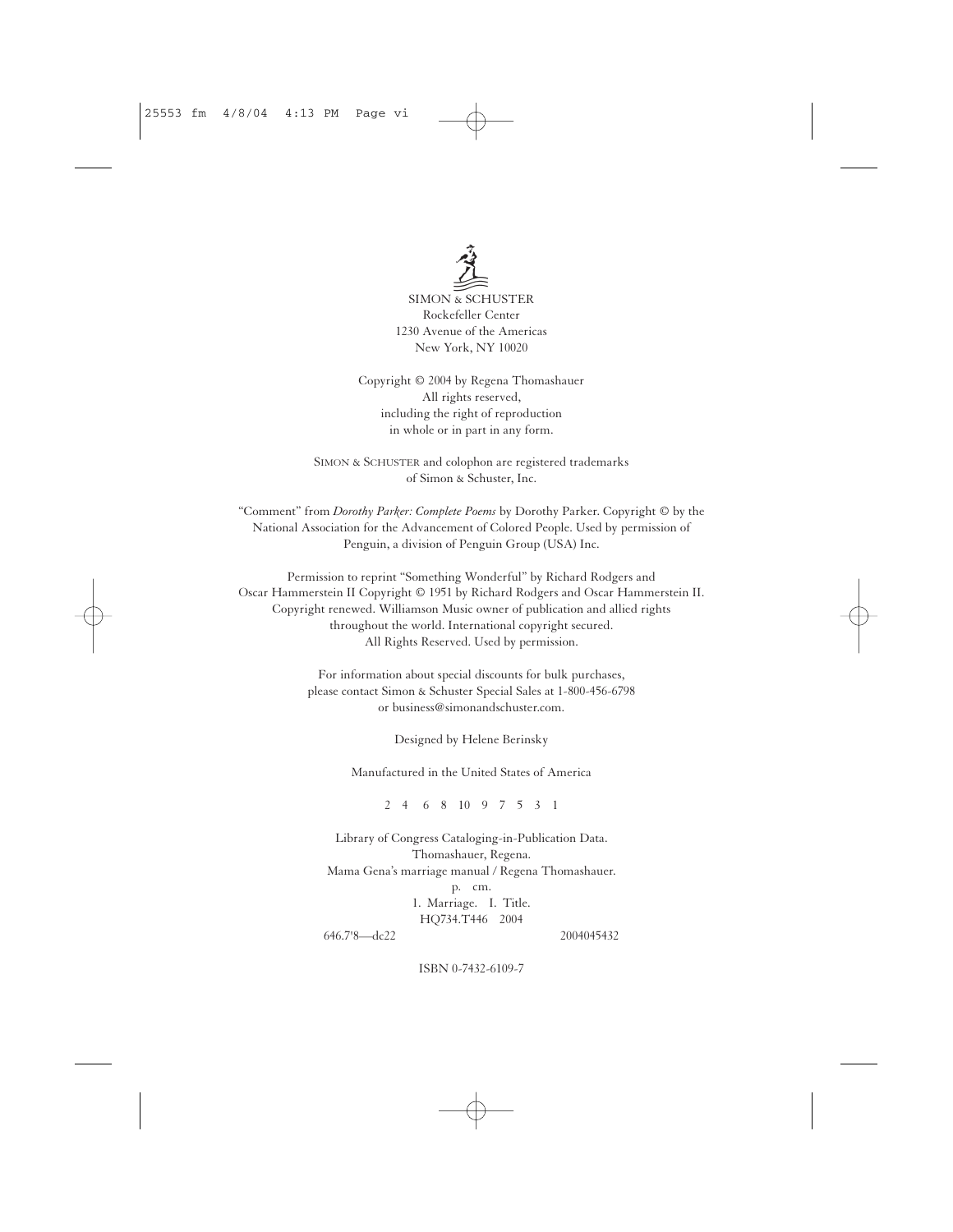*This book is dedicated to all romantic fools who would do anything for love, even get married.*

 $\oplus$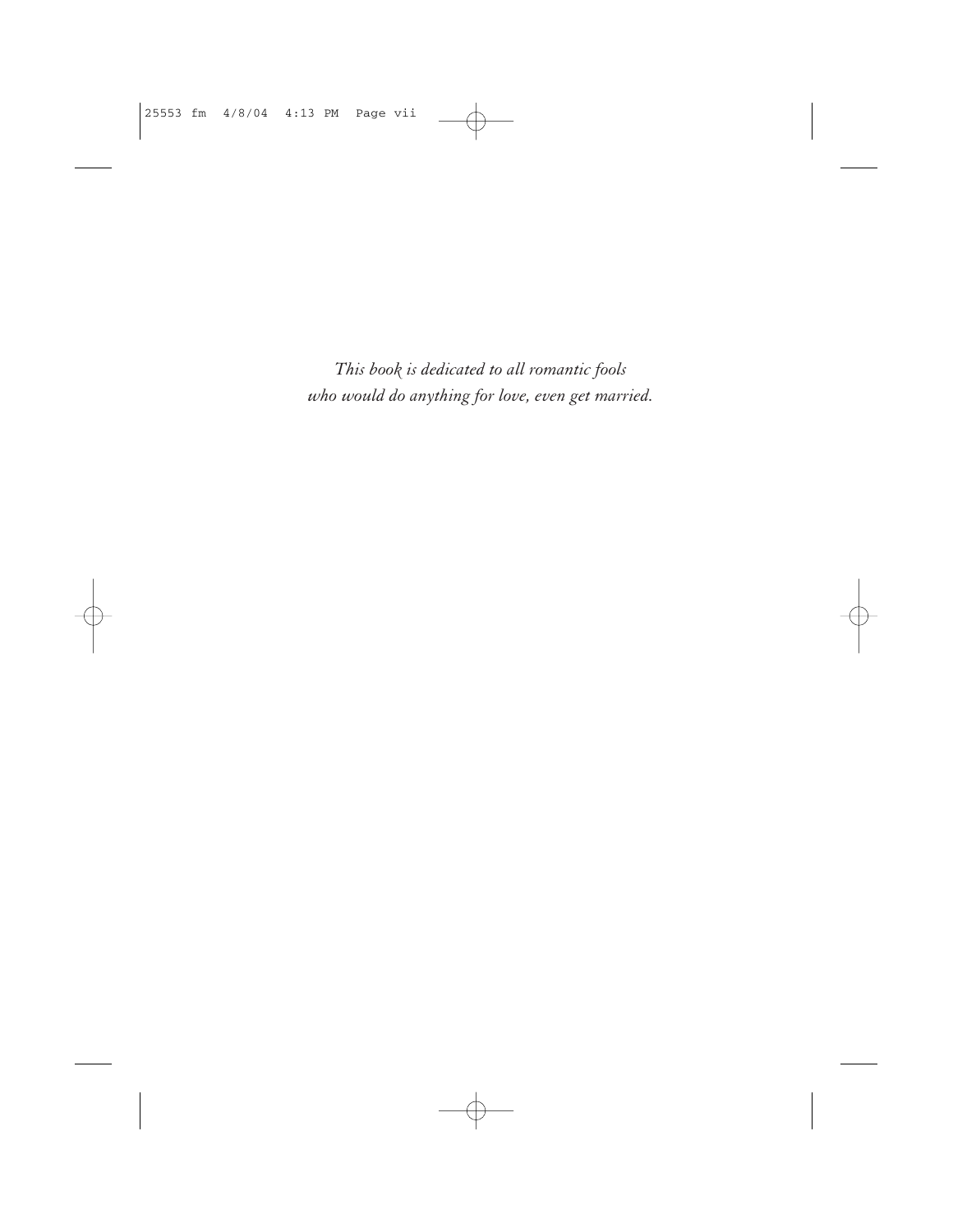$25553 \text{ fm}$  4/8/04 4:13 PM Page viii  $\longrightarrow$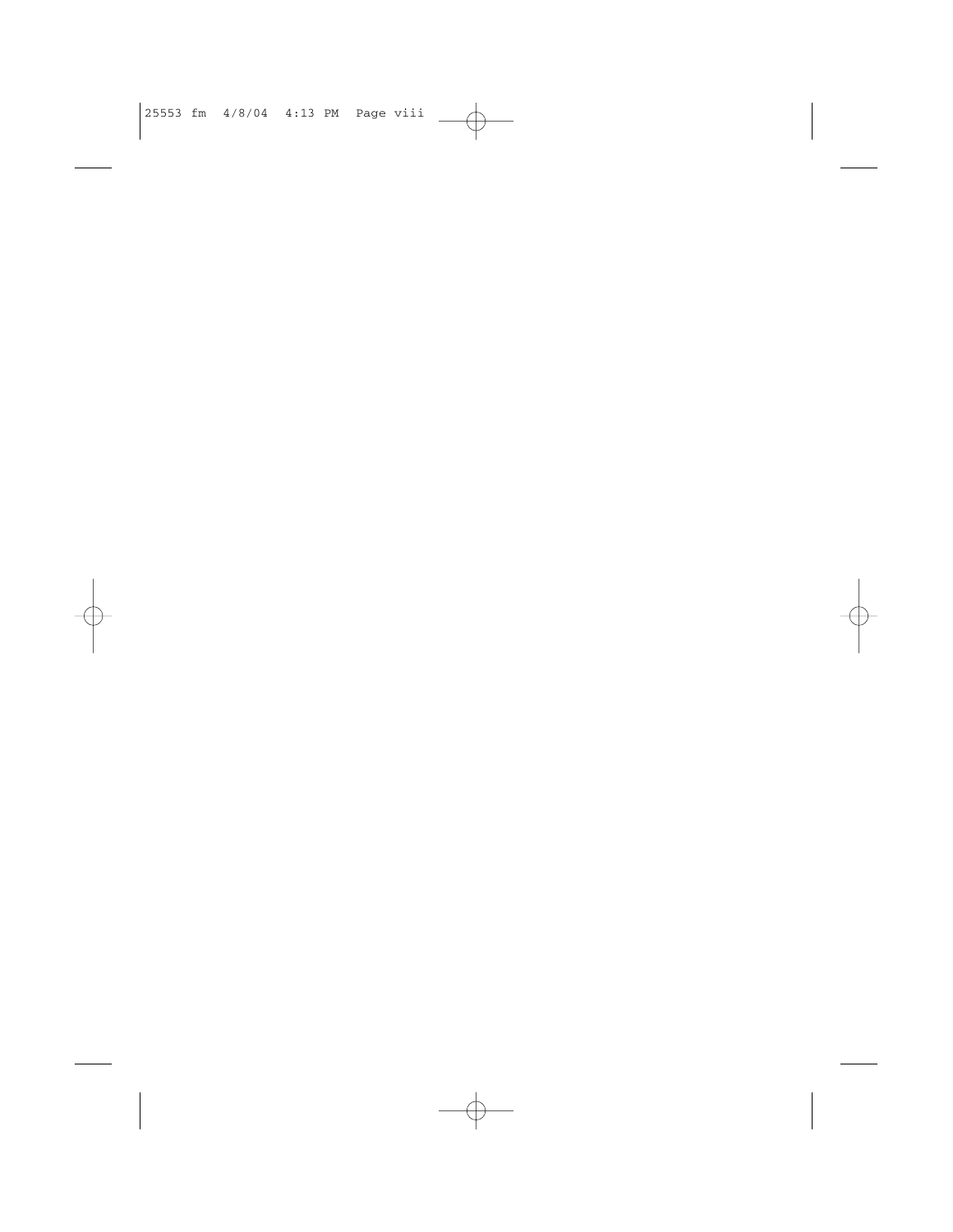*Author's Note*

The stories about people told in this book reflect feelings or situations which many of us have experienced in our own lives. While the essence of the stories is real, many are composites and, in most cases, names of individuals and other characteristics have been changed.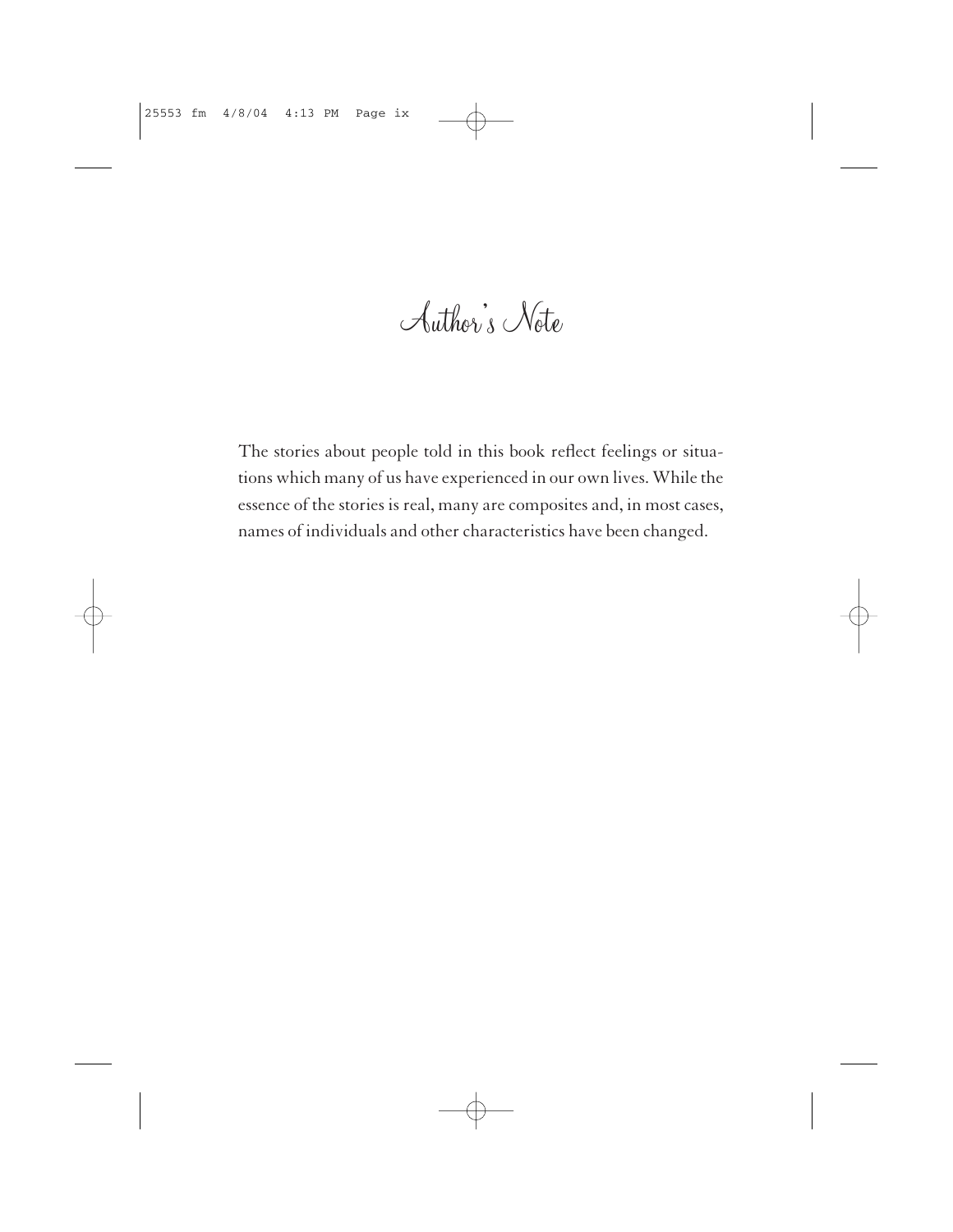25553 fm 4/8/04 4:13 PM Page x

 $\oplus$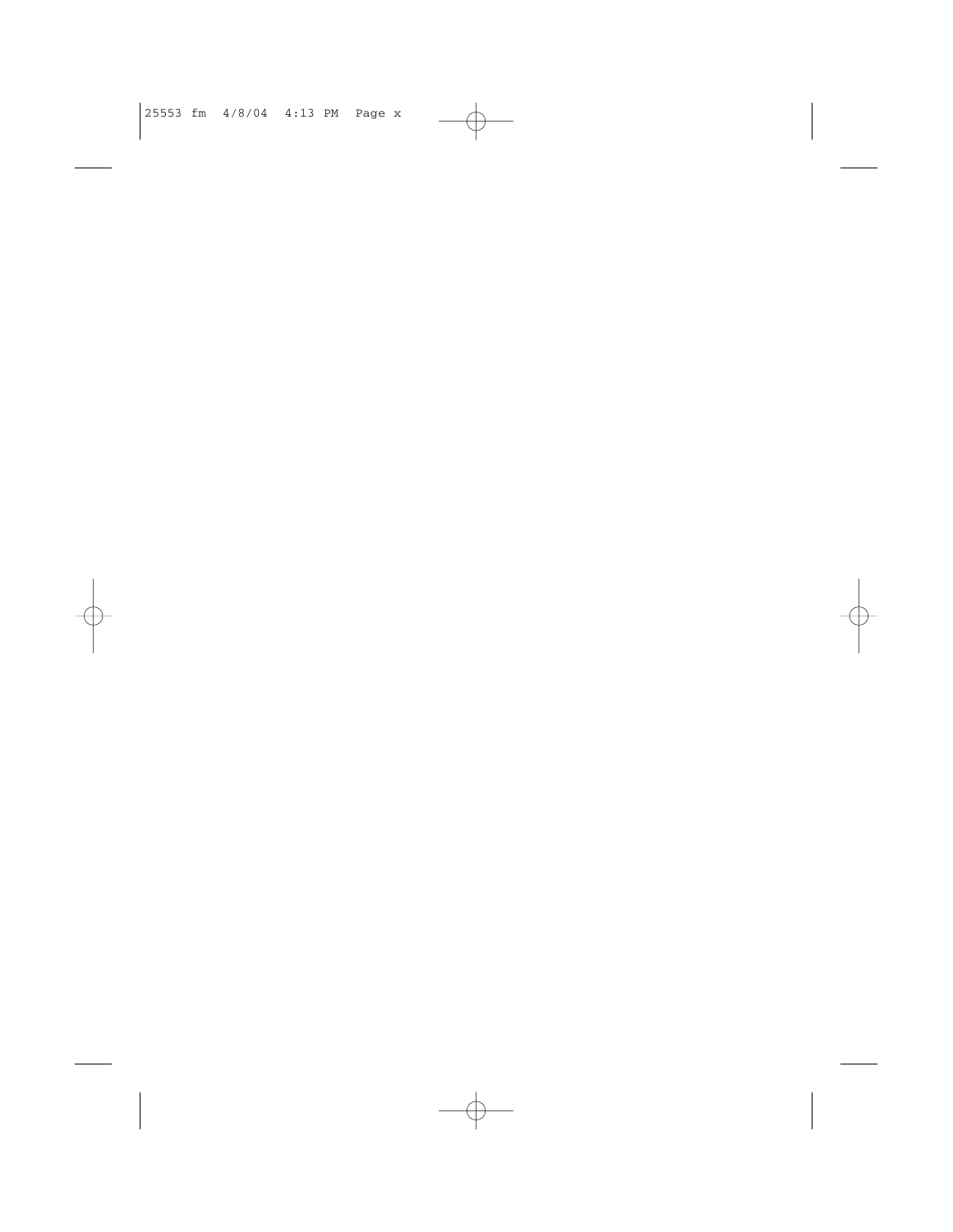## *Contents*

 $\oplus$ 

|               | Introduction                          |     |
|---------------|---------------------------------------|-----|
| Chapter One   | The Good Wife Syndrome                | 17  |
| Chapter Two   | The Sister Goddess Marriage           | 37  |
| Chapter Three | The New You in Action                 | 65  |
| Chapter Four  | Husband Training                      | 105 |
| Chapter Five  | The Practice of Lust                  | 151 |
| Chapter Six   | Obstacles                             | 177 |
|               | Epilogue: Keeping True to Your Vision | 213 |
|               | Acknowledgments                       | 221 |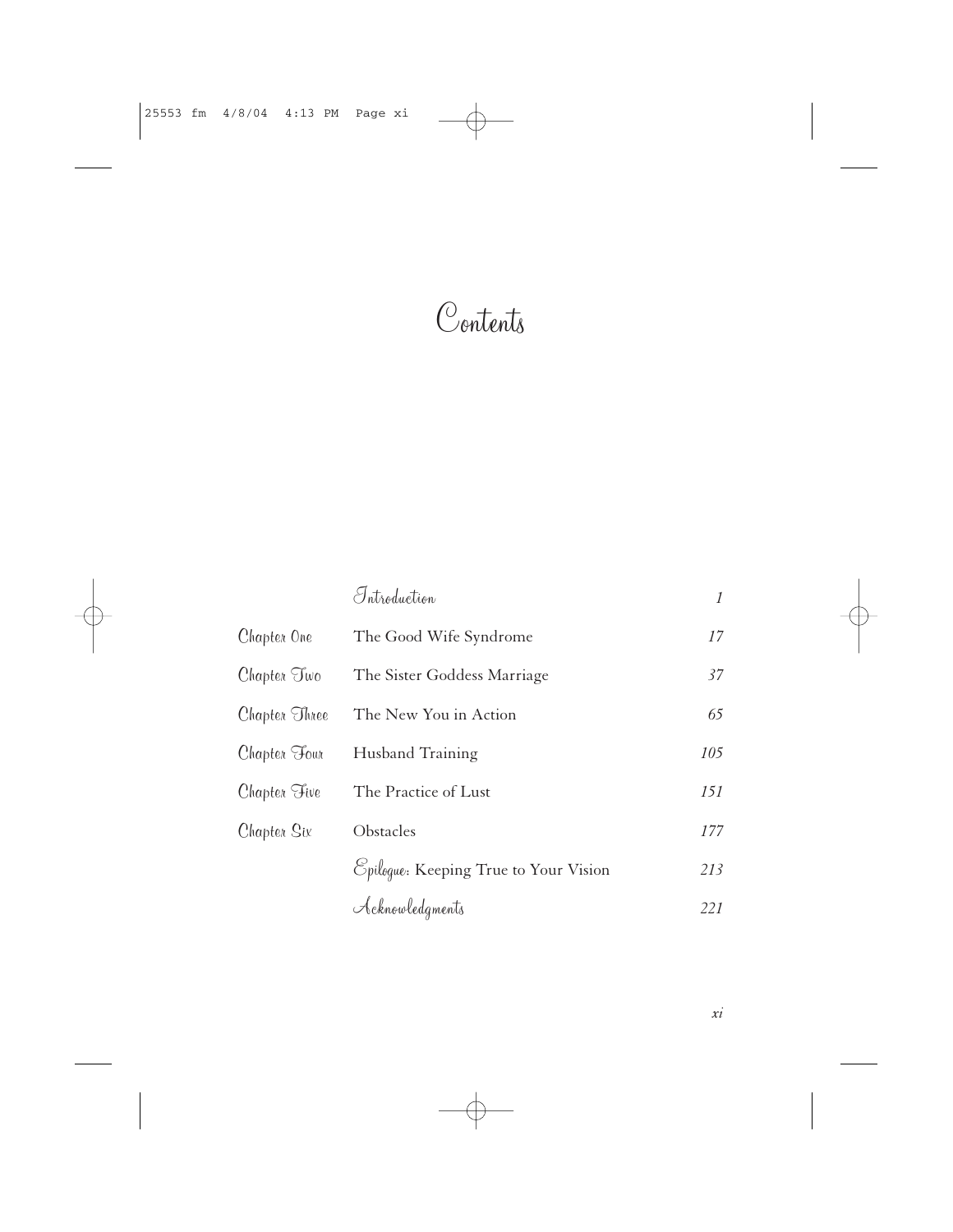$|25553 \text{ fm} \quad 4/8/04 \quad 4:13 \text{ PM} \quad \text{Page xii}$ 

 $\overline{\bigoplus}$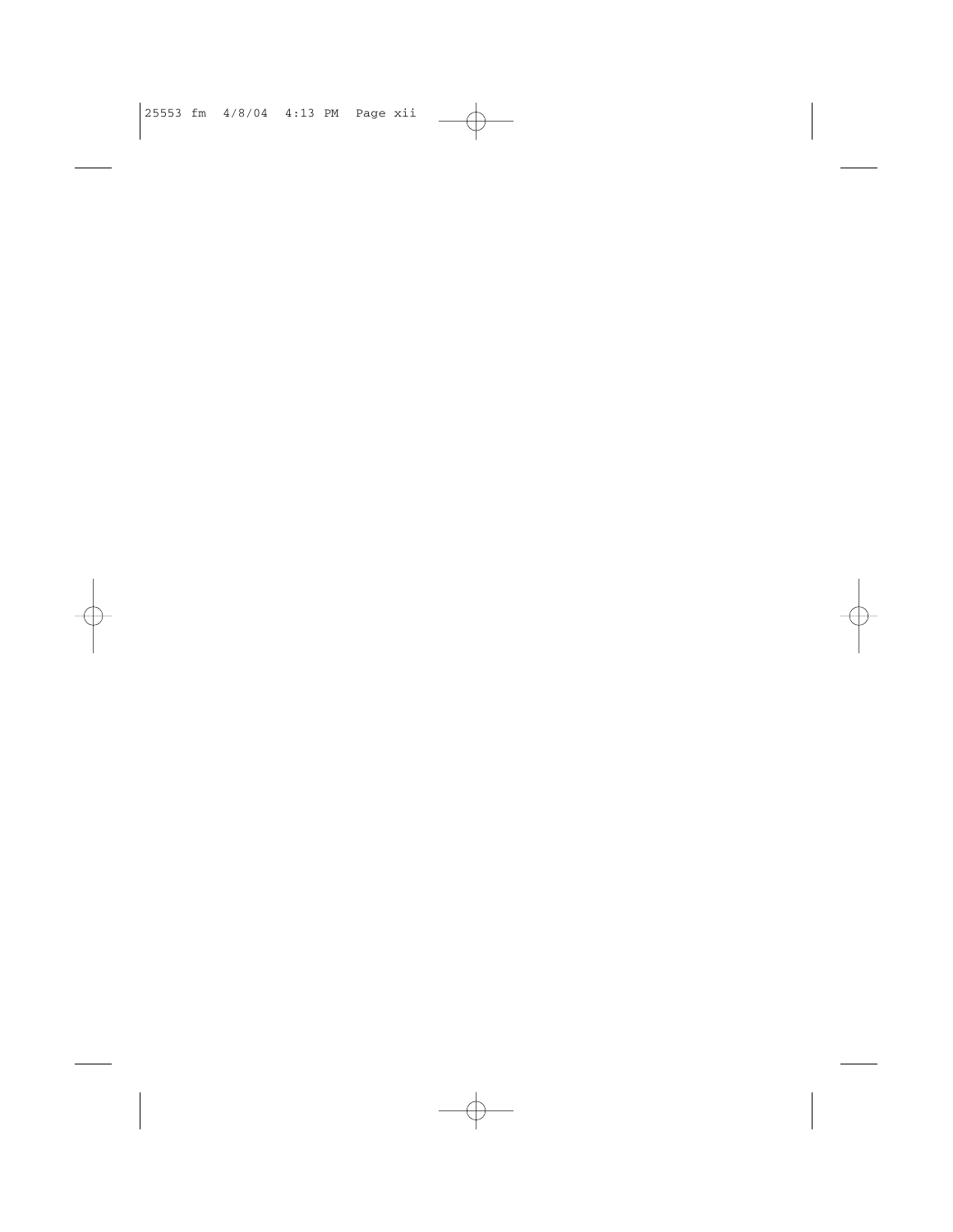25553 fm 4/8/04 4:13 PM Page xiii $\oplus$ 

*Mama Gena' s Marriage Manual*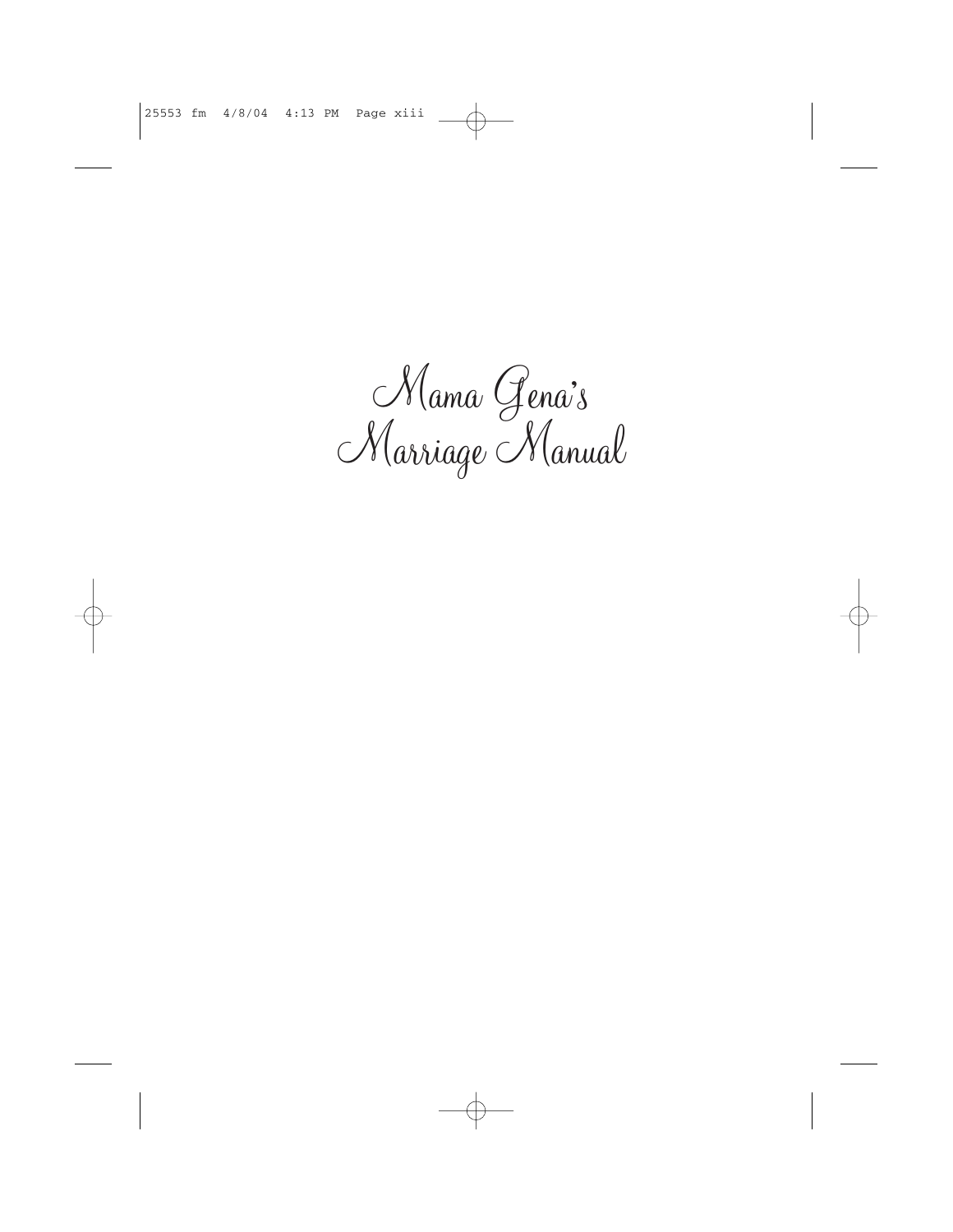$|25553 \text{ fm} \quad 4/8/04 \quad 4:13 \text{ PM} \quad \text{Page } \text{xiv} \quad -$ 

 $\overline{\bigoplus}$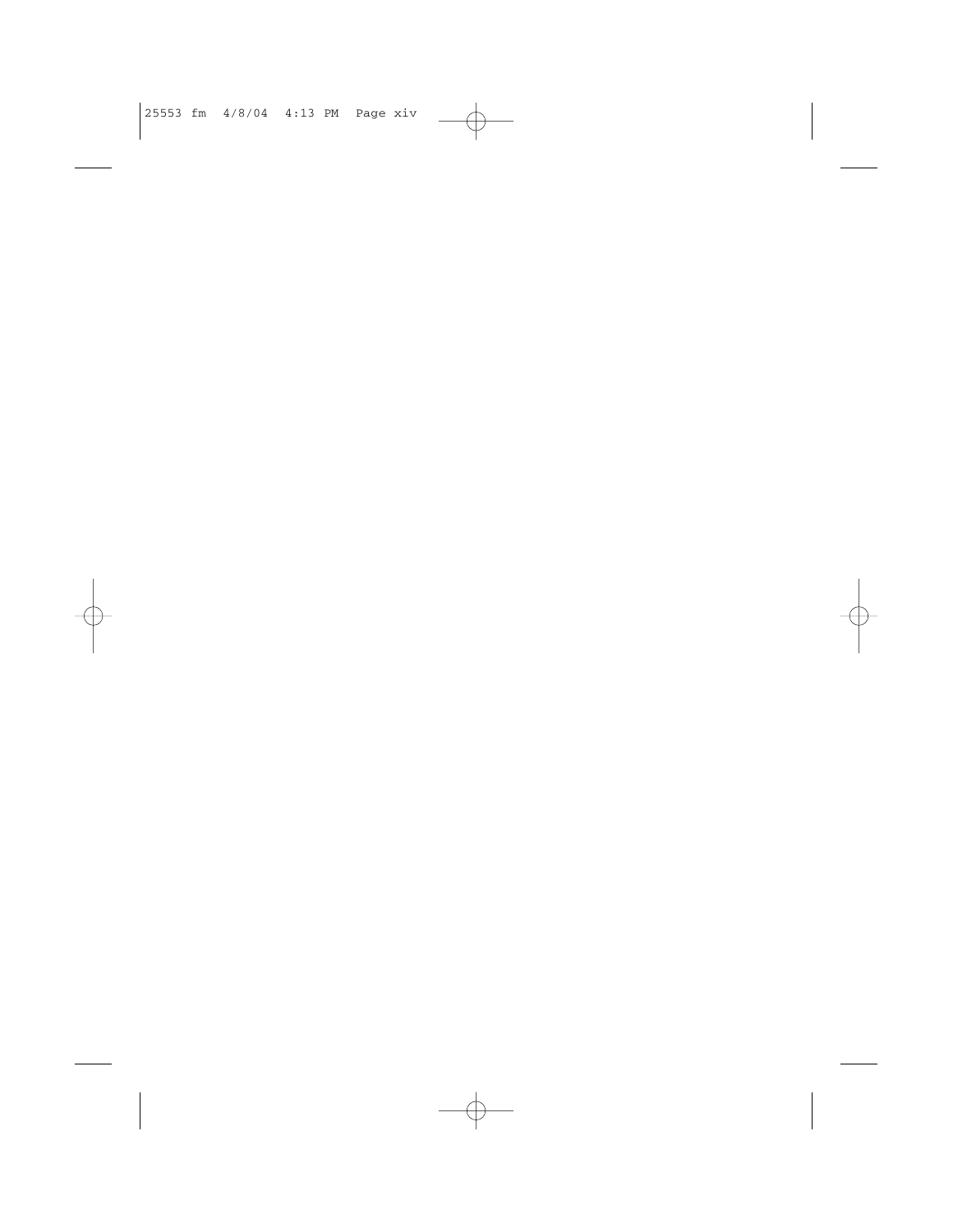*Oh, life is a glorious cycle of song, A medley of extemporanea; And love is a thing that can never go wrong; And I am Marie of Roumania.* —Dorothy Parker

arlings!!!! Have no fear, Mama Gena is here! Well, darlings, she's back. The irrepressible, outra-Goussill!!! Have no fear, Mama Gena is here!<br>Well, darlings, she's back. The irrepressible, outra-<br>geous, fabulously irreverent Mama Gena is here to break open the seal on the secret to a fabulous marriage. Marriage, today, is about as relevant an institution as the National Rifle Association. Mama wants to renovate, to revive, to revitalize! To tear down the existing structure and build something new, something fabulous, something that will accommodate everything a woman is, and everything a woman wants. If Mama can make room, within every marriage, for the fulfillment of every single woman on this planet, we will have a glorious foundation from which to build passion, friendship, intimacy, and a flourishing family life for the entire world.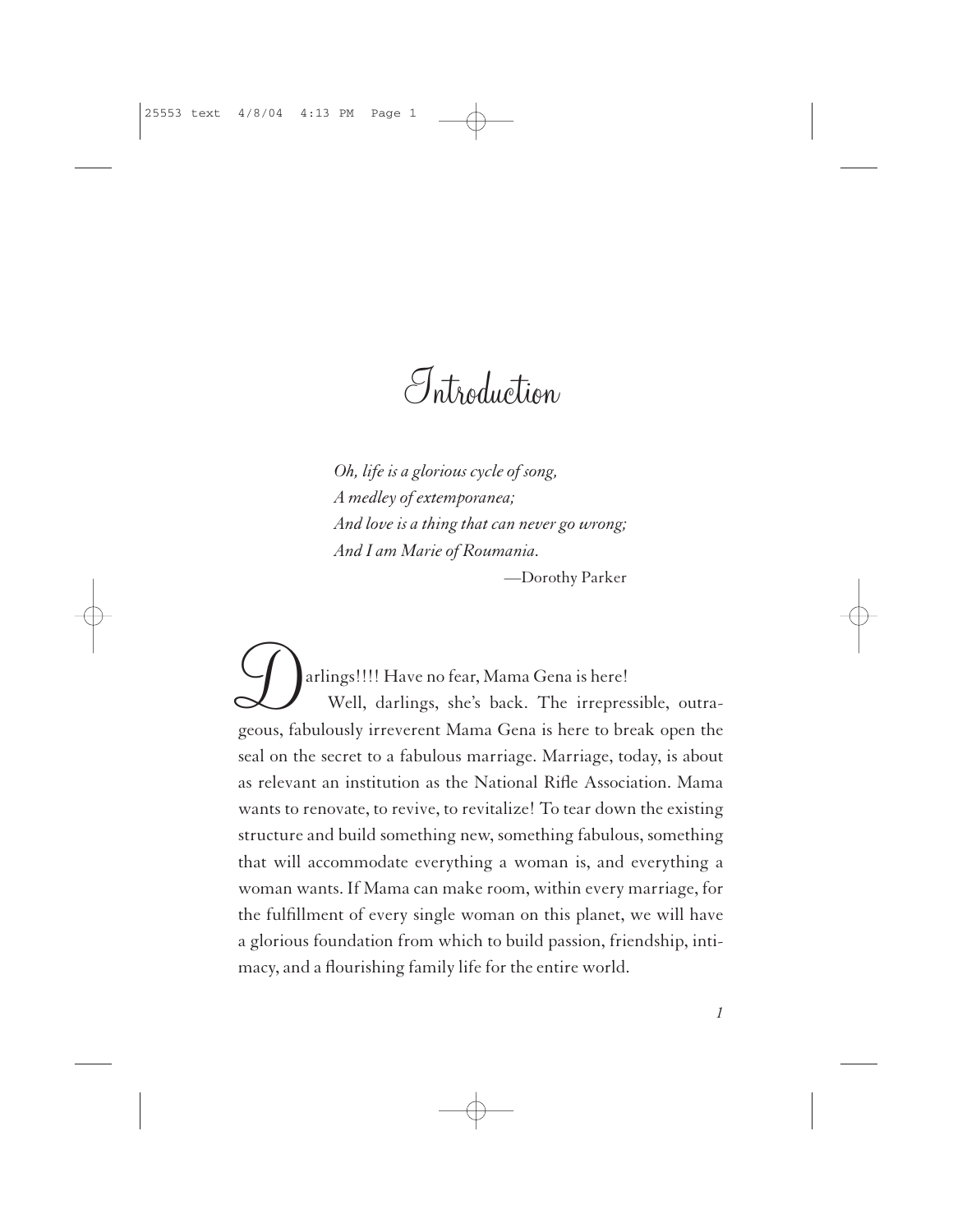Congratulations on your marriage. You found yourself a kick-ass man, you owned, you operated, you dragged him back to your cave . . . and now, what do you do? You don't know what the hell to do, do you?

Wives are driving themselves into the ground in oh so many ways. Remember Party Girl Patty, in her hot leather miniskirt, who used to go wild and dance on the bar every Tuesday? Since the wedding, Patty doesn't even go out to party with her girlfriends anymore. Or what about Party Girl Sally, who is the talk of the town, criticized by everyone in her church group because she's married, with a child, and she still goes out in a miniskirt with her girlfriends every Tuesday? What's a party girl to do? And what about Fat Nancy who seems to eat a whole cheesecake by herself every time her husband has another affair? Or sweet Rachel who is inconsolable now that her kids are in college and she is all alone with the big, boring lug? Or disillusioned Susan who had this fantasy of living in a big house in the suburbs and being a full-time mom, and now that she's there, she is so isolated and lonely, with her husband working fifteen hours a day, that she can barely function? Or Constance, whose hairdresser is seeing far more of her than her husband ever did? Or Grace, who dropped out of school twenty years ago, when she became pregnant, never got the degree in nursing she always wanted, and now she is too scared to go back? Or Brenda, who never misses a chance to put her husband down in front of everyone? Mama, can we do better than this?

Is it possible to create something new, something fun, something real, something true that contains and encourages the hot,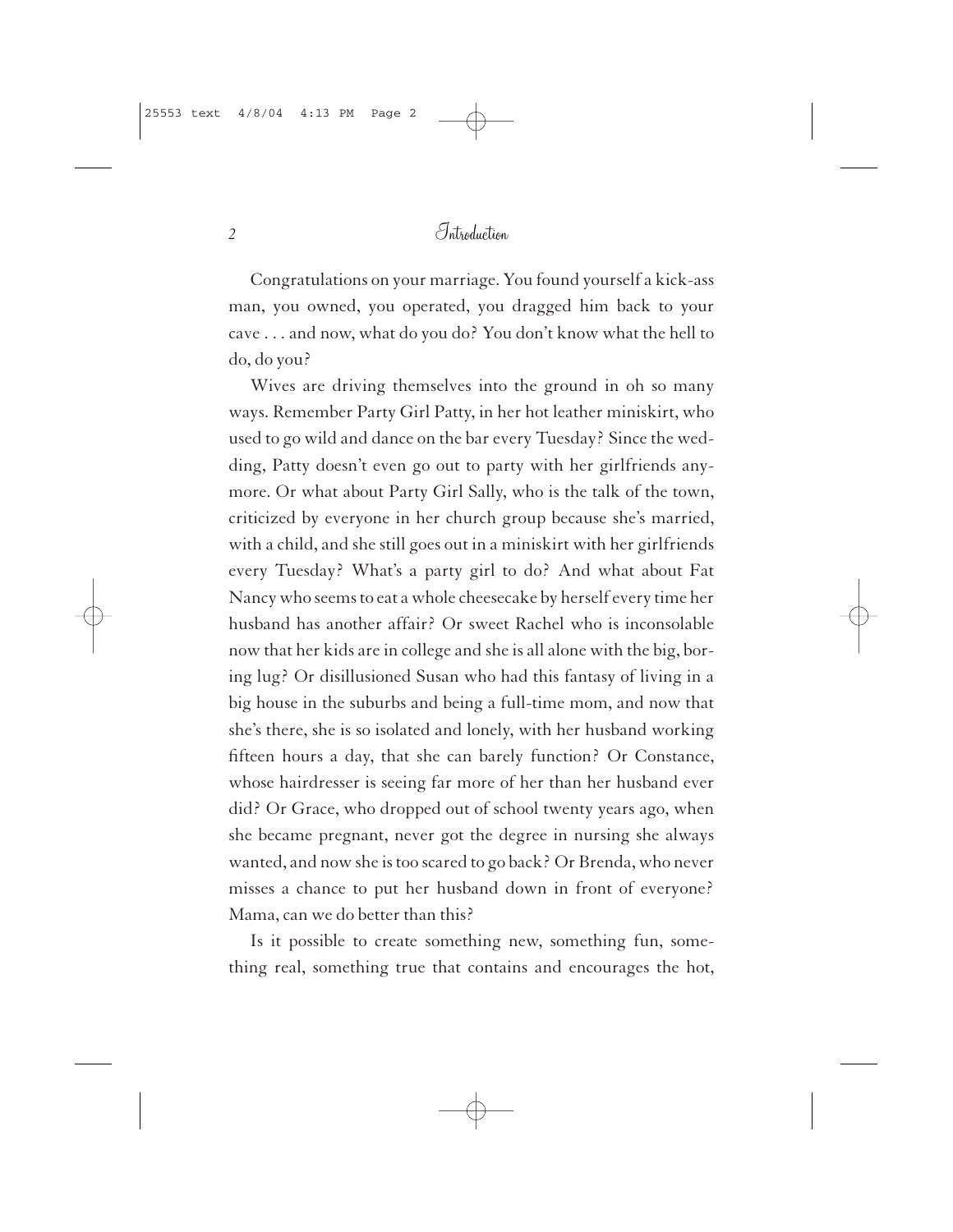sexy, vibrant spirit of a woman? Do our *Sex and the City* days have to end? Can we be responsible, and have a blast as we love our husbands and raise our children? Can we keep the hot in our throb? Can we be flirtatious, outrageous, joyous, and still change diapers, go to the office, and have a hot hunk of manhood in our bed every night?

Marriage is misunderstood. That's why so many of them fail. We live in a world right now where over half of marriages end in divorce, and of those that survive, how many are actually happy? OK, OK, you may say, happiness was never the point. Putting food on the table, a roof over their heads, and raising children, that is the point. Ain't it so, word up. The institution of marriage was created for the purpose of the survival of the human species. And therein lies the problem. In this wealthy, abundant world, we no longer need marriage to survive. Women can support themselves very well, thank you, in the world today, and make enough money to live on their own. One-third of all babies born are born out of wedlock, so apparently you don't need wedlock to feed yourself, clothe yourself, or make babies. Seems we have all figured that one out. So what exactly is marriage for? Has it not become extinct, like a relic hanging from the ceiling in the Natural History Museum?

Are you ready? Mama's gonna tell you, but you may not be able to hear. You may even disagree. But hang with me on this one. In fact, don't agree with me about what a marriage is for. Just let this viewpoint float right alongside your viewpoint.

Ready?

Fun.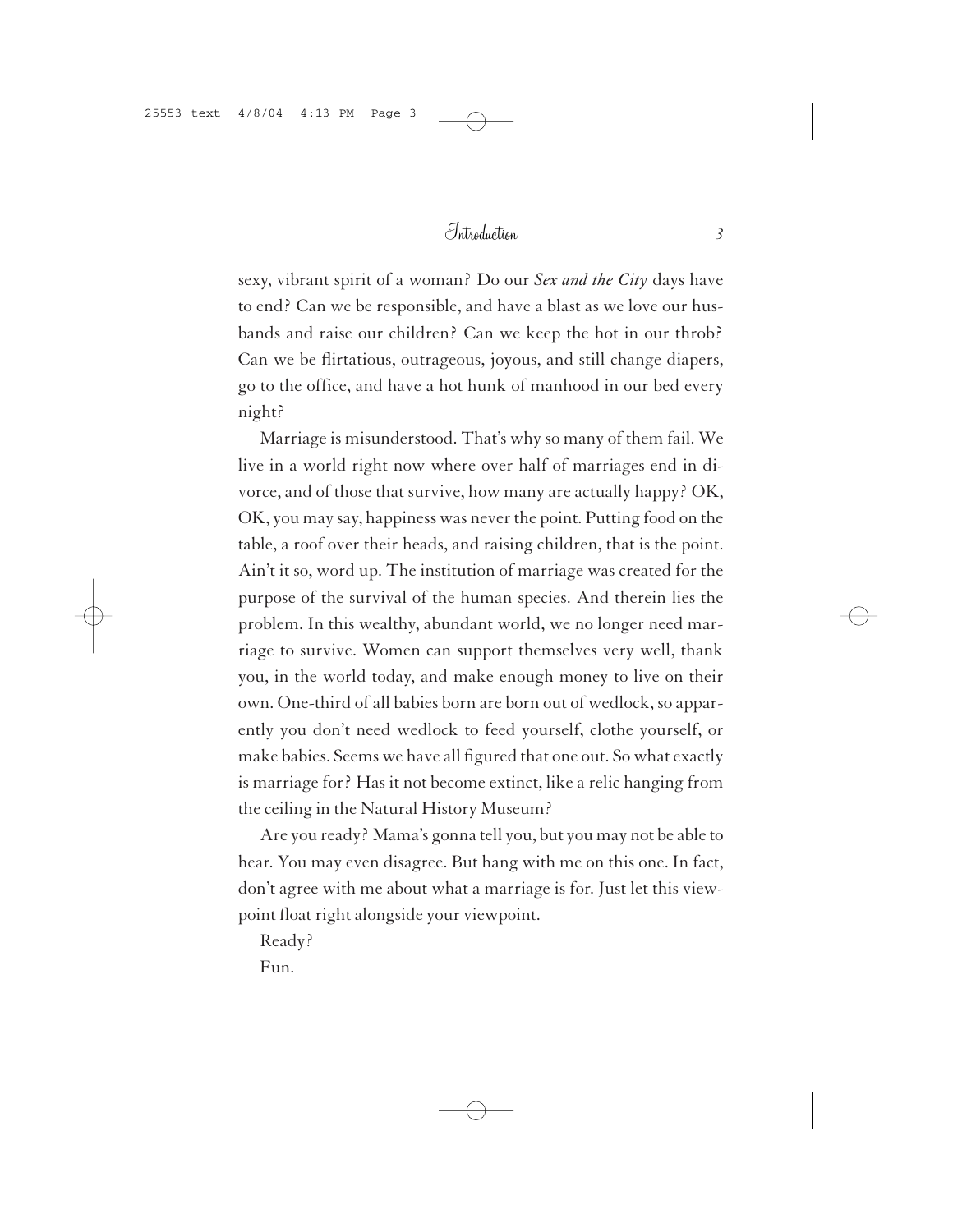Marriage is for fun. It is to make our lives more fun than they would be without marriage.

But isn't *fun* so . . . frivolous, Mama? So shallow and unimportant? Our culture guides us to feel that way. But let's look from another perspective. Don't you love the people you have fun with? Don't you want to be with them? Don't you look forward with enthusiasm and spirit to activities that are fun? For instance, on the first sunny day of summer, you jump out of bed, pack up the car, and race to the beach. Or when you get your hands on a fantastic book, you stay up all night reading it. Why? It's fun.

Fun has restorative, youth-giving powers. That's the beauty of fun. It is attractive. When you serve fun, it pays big dividends. You can solve problems with fun, be creative with fun, create intimacy, closeness, sacredness. Rarely can you do any of those things with force or obligation. Everyone knows the fun has been sucked right out of marriage and replaced with obligation, but many people are doing it anyway, and then blaming each other, or themselves, when it does not turn out to be the solution to all their problems.

Which is why marriage is in trouble right now. But marriage has two really big things going for it:

- 1. Gay people want to do it. Why is this a good thing? Because as soon as gay people move into a bad neighborhood, the property values start going up.
- 2. Mama Gena is here to do a massive excavation and restoration. In other words, darlings, relax, we've got you covered. All you need is an open mind.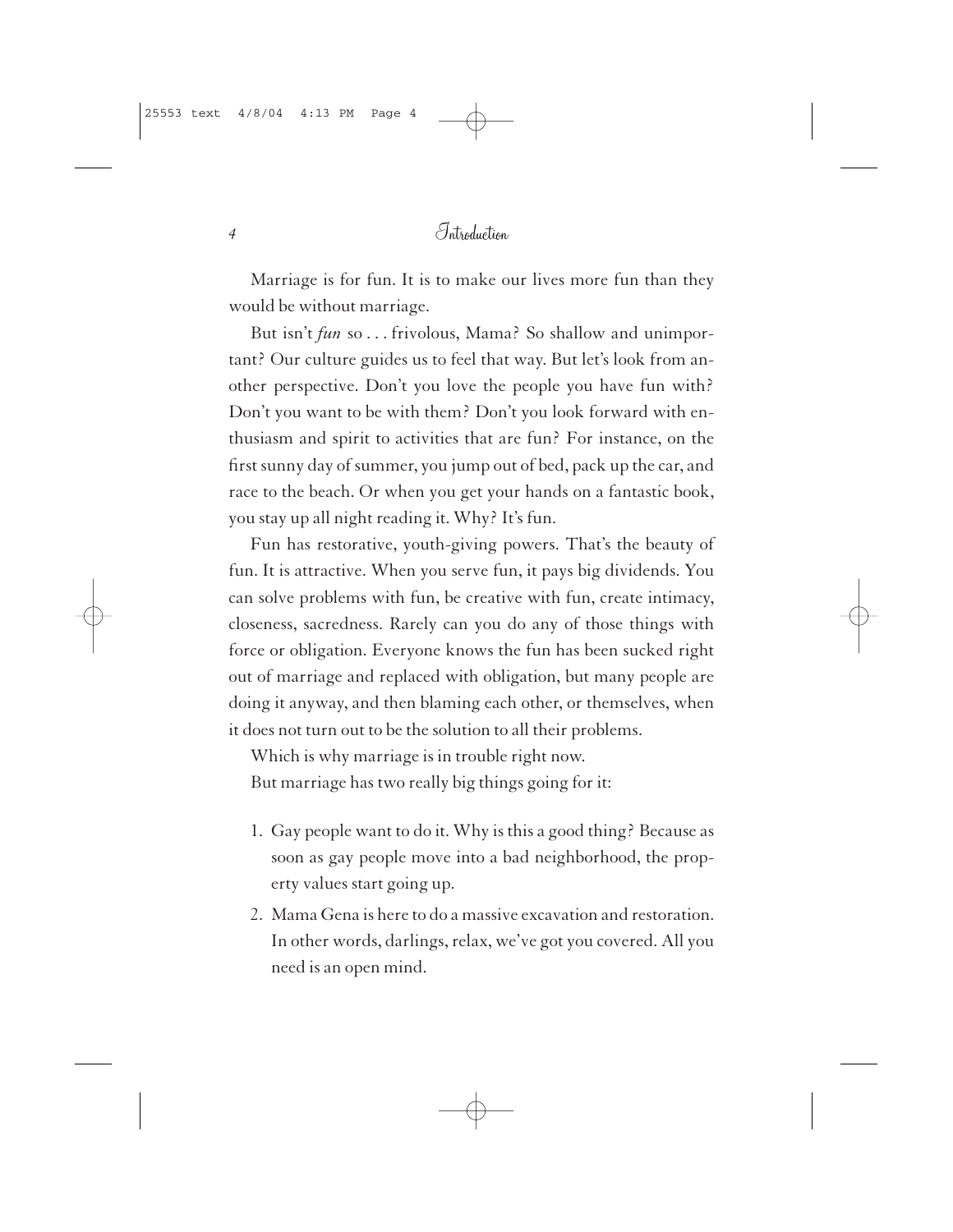I want to hand you the keys to the Queendom of marriage—you know, that place where your husband treats you like an absolute Goddess, and you would be lost without him.

"Where is that place, Mama?" you ask.

I'll show you.

As Goddess is my witness, I am going to hack my way through the brambles of our cultural limitations, our piss-poor education, our lack of imagination, and haul your ass there, kicking and screaming.

*W*elcome to the world of *Mama Gena's Marriage Manual.* I am going to shock you, encourage you, and fling open unexplored highways toward your desire. I am going to persuade you to chart very different courses, ancient and modern pathways, toward a marriage that sustains and supports your pleasure, your creative unfolding, and your burgeoning desire. A marriage in which your joy is the highest value to you and your partner. A marriage in which he lives to serve you, and his job is to make sure there is a smile on your face. A marriage in which you are married first to your pleasure, your desire. A marriage that fuels and feeds and refreshes, rather than drains and creates hopelessness and compromise. Basically, I want you to marry a woman (yourself) and him to marry a woman (you). If I can get you both to use *you* rather than *him* as the basis for your combined happiness, I have a shot at making sure you both are happy.

The life-support system of a marriage is fun, not suffering. Mama's going to seduce you into using your good times as a compass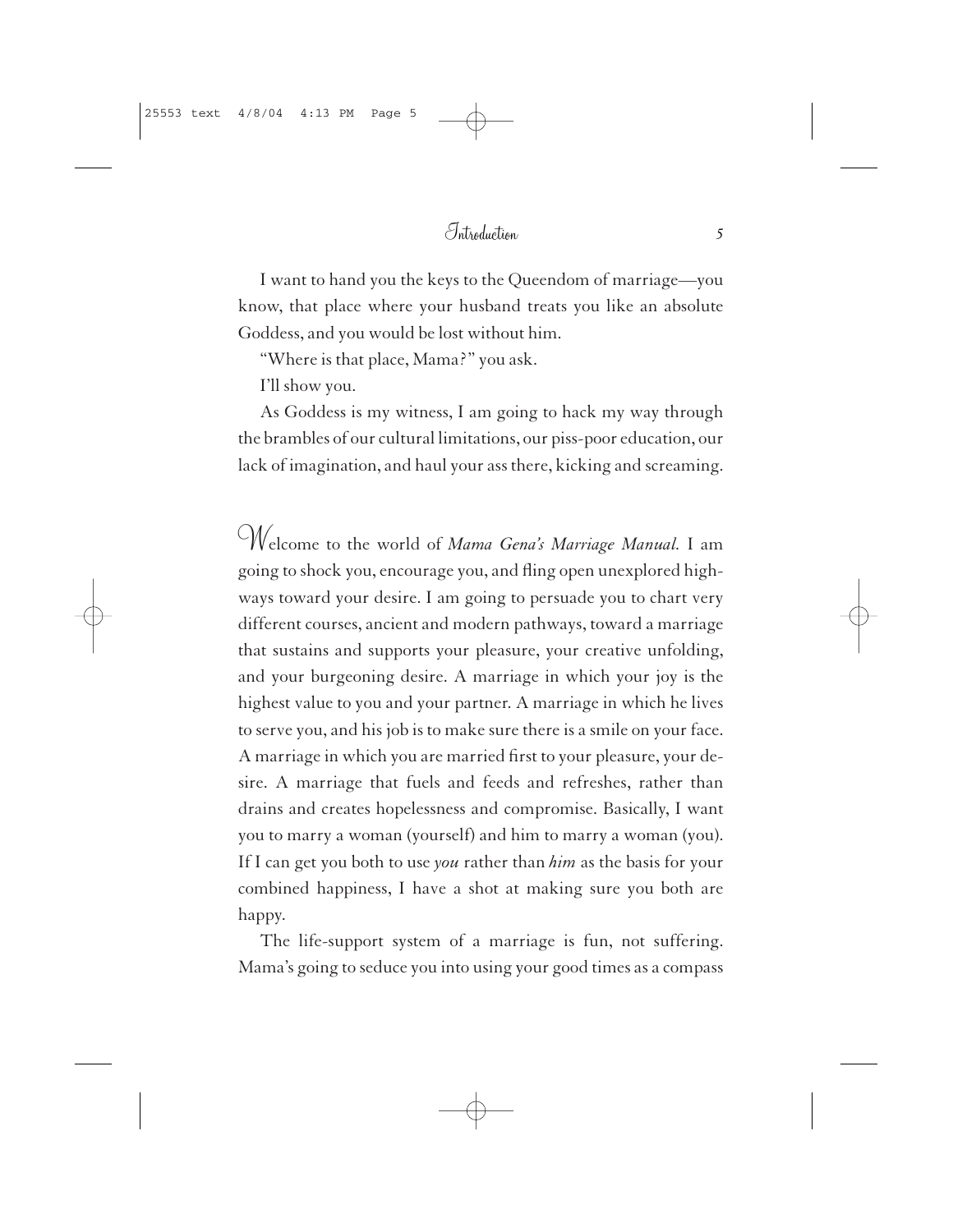to navigate the hills and valleys of your married life. This is a world that excludes compromise and includes all that you desire. Why? Because you have no idea how good marriage can get. And I want to shake you awake to your potential in partnership. Don't you think you deserve it?

I was on the phone recently with a young woman from *Elle* magazine who was interviewing me for an article on sex and marriage. She was thirty-two years old and about to move in with her boyfriend of one year, with whom she was very much in love. Working on this article had begun to make her very nervous about marriage. "Mama," she asked me, "do you think that marriages are destined to fail? That things get less fun or less sexy over time when you're together? I have so much fun just with myself, I can't imagine that it won't be even more fun once I marry this man that I love." It was such a breath of fresh air and springtime for Yo Mama to hear a young woman who actually enjoyed her own company, who found herself to be fascinating, interesting, and enchanting, all by herself. I said, "Jo, if we can keep you loving yourself with that degree of enthusiasm, there is no possible way that your marriage will be anything other than a lifetime exploration of heaven."

Once we get this wonderful rapport going between you and your fine self, we are going to explore how to use your man and train your man in a way that leads to true partnership.

*Y*ou may not know this know this yet, but you have signed yourself up for the adventure of a lifetime. As a married woman, your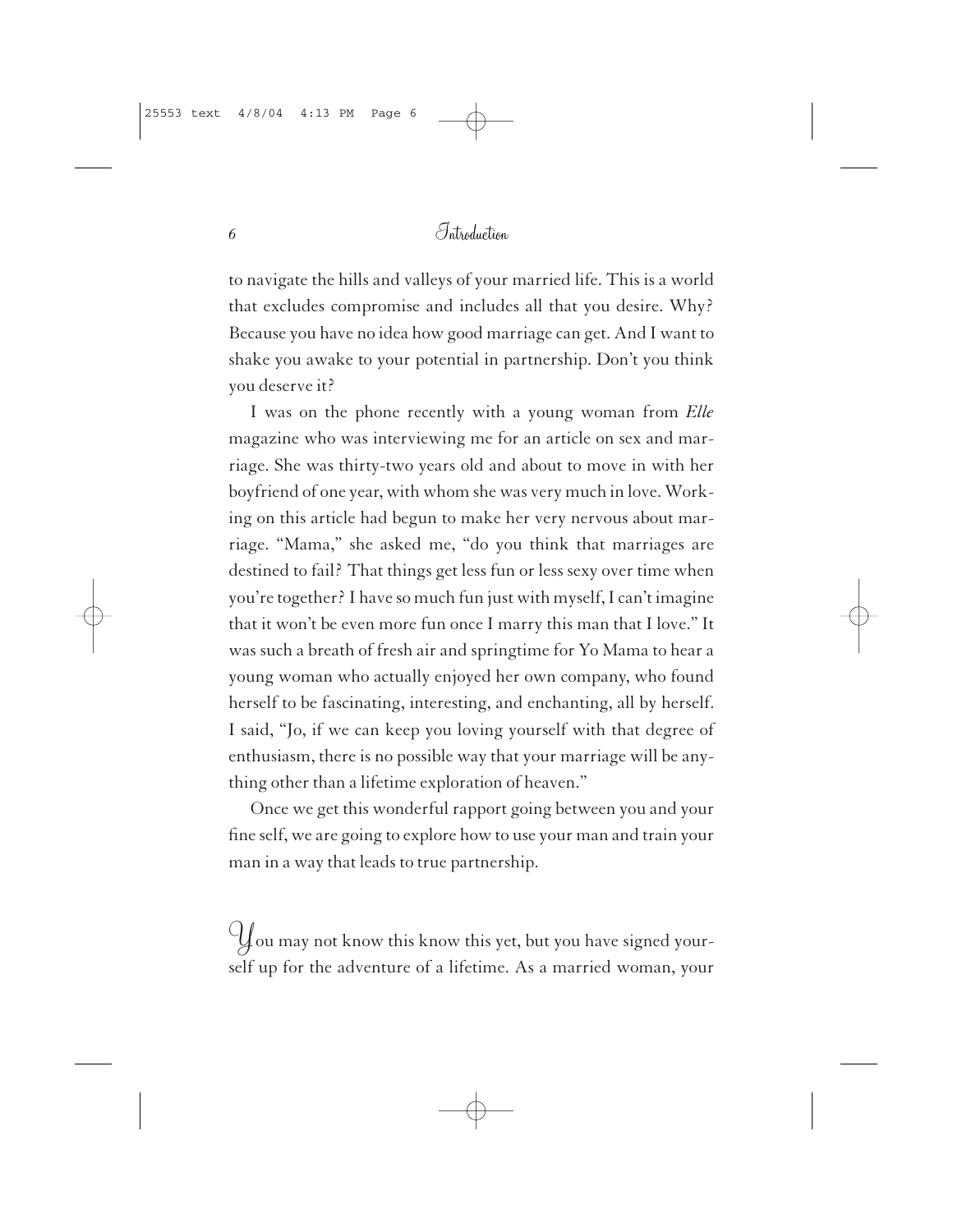potential for world-class fun, lust, love, intimacy, friendship, and exploration has never been greater. You have a partner by your side! Someone to experience the world with! You have a confidant, a loyal fan who can see you through to your dreams when your spirits are flagging. Someone to celebrate with, to cuddle you when you want consolation, to ravish you when you want sensual fulfillment, to diaper your babies when you are otherwise engaged, and to buy you things you wouldn't have thought of on your own. My darlings, a partner is the most fun tool you can have in your toolbox! If you want fun, he will amplify it. You got a problem? He wants to solve it. He can get to a point where he knows what you want before you even ask for it. Downright indispensable, that's what a man is.

Now, don't get me wrong, you and I both know that you are a succulent thing on your own. A man simply broadens your reach, expands your pleasure, and opens your doors. I do not want to talk you into a husband if you do not have one. I think life alone is divine. I just want to talk you into having fun with him if you've got him. And show you how to make really wonderful use of him, since he's already there, taking up space on your couch.

I think men, husbands, are the most underused commodities that a woman has. I'm going to show you how to tap that keg, girlfriends, and suck every juicy drop out of that man! Men love love love love to give of themselves to the women in their lives. Like the legend of King Arthur and the Knights of the Round Table, men want to be used in service to our dreams and desires. But I suspect that most of you do not know a dot about how to use your husband to serve you. So many key items were left out of our education. *Ways to use*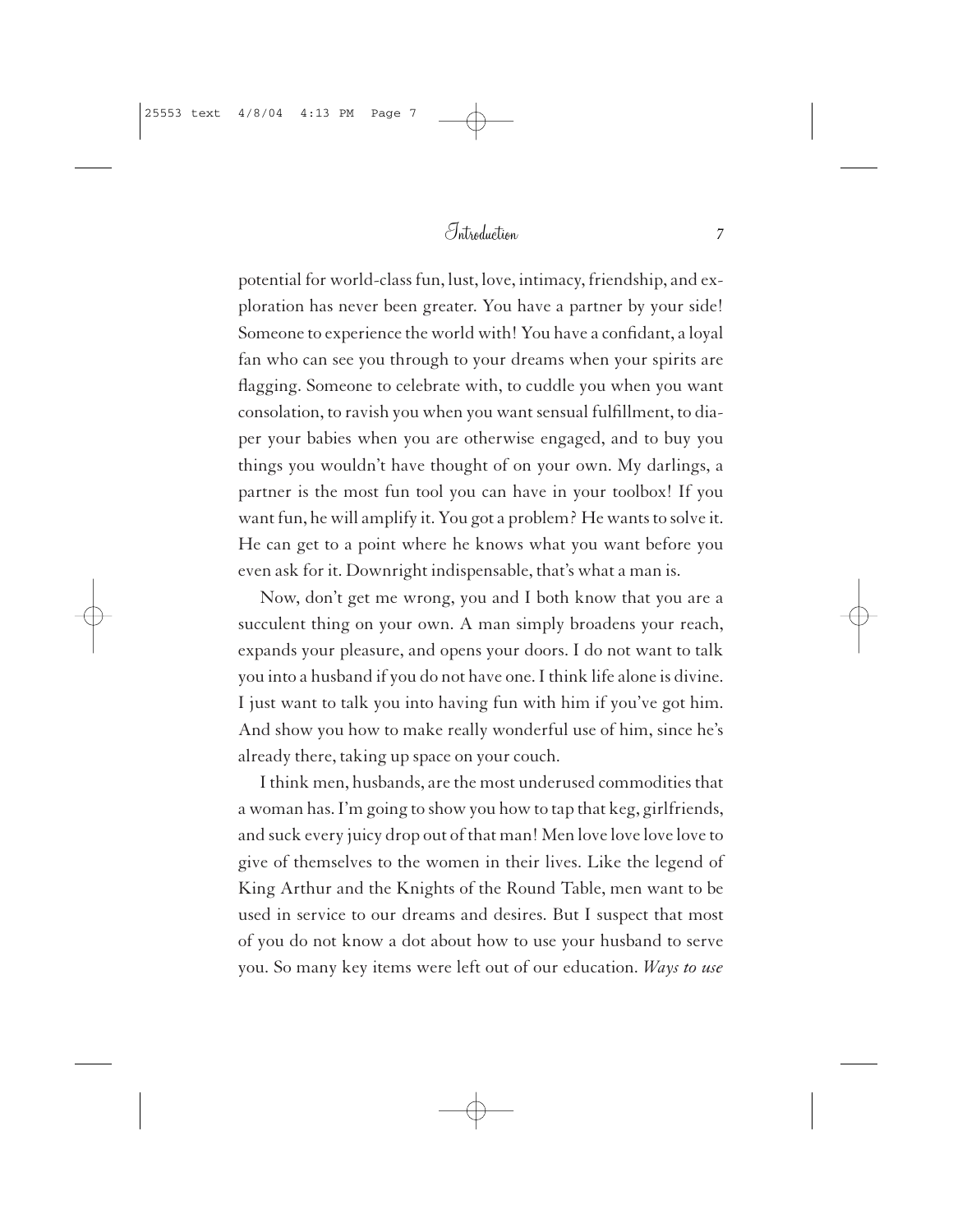*your husband in order to really have fun with him* was one of them. Money was another, and forget about sex. But I know you. You are clever. When someone gives you directions that make sense, you are willing to take the ride. How else would you have gotten to the bookstore this morning, darlings? How else would you have baked your first cupcakes, gotten your first job, or programmed your cell? Hell, Mama just spent twenty minutes with tech support on the phone resetting the power settings of her iBook. If Mama can do that, *you* can find a way to use your husband for your pleasure. This book is here as a vehicle for you to reinvent your marriage as a source of celebration instead of an energy drain.

I see so many women who get absolutely sucked dry by the Institution. They have spent much of their lives planning their wedding and looking for their prince, just as their mothers did before them. Now add a full-time job to all their expectations of themselves, and you have a generation of women who are positively fried. They are supposed to keep beautiful homes, prepare healthy meals, spend quality time with their children, bring home a paycheck, and manage their own careers while emotionally supporting and encouraging their husbands to be all that they can be, and delivering great, regular sex. And the horror of it all is that we think we can do this. The pressure is so enormous that it makes me want to curl up with my blankie and twirl my hair.

I don't know about you, but I spent my twenties darting around, doing whatever I could to hide so no one would even think about marrying me. Marriage scared me. I hadn't seen too many good ones, and I surely did not want to get myself stuck in the same knot-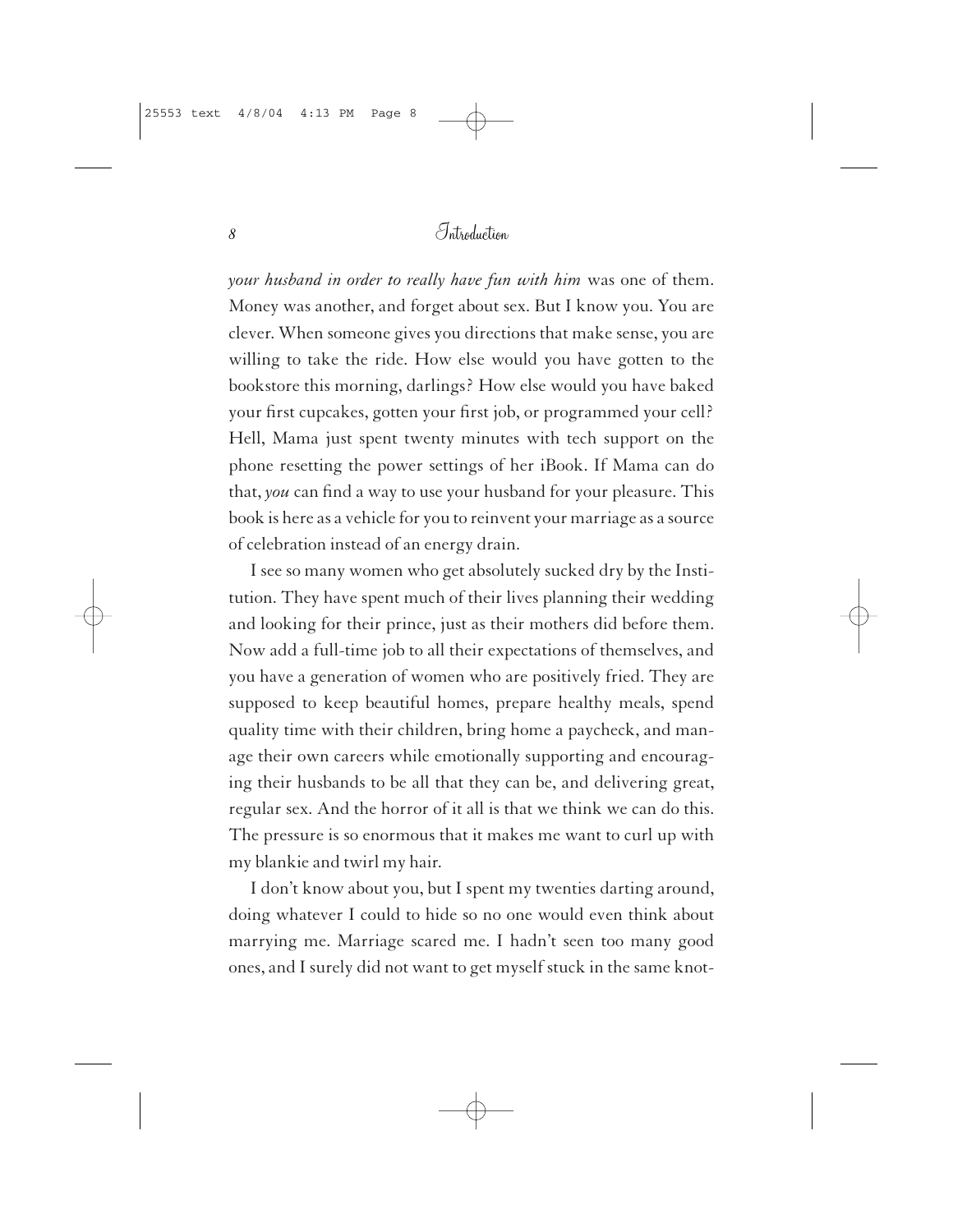hole. From my high and almighty perspective, women who were married looked disappointed, or worse, they looked like fish out of water, hooked and struggling on the line. There were simply no good role models out there. I liked Jackie O's style, but life did not look so good there with Jack. It looked even worse with Ari, although she did get herself a private island. But how much fun is it to be a trophy wife? I'd rather turn tricks than marry for money. At least you get variety. And no pretense of happiness. I think pretense is the most exhausting thing in the world. Don't wear me out by making me pretend to be happy.

So many of the married people I knew in my town were miserable. Maybe miserable is overstating it, because I think that many of these couples were unaware of their low-level discomfort. I mean, if you are breathing, how can you *not* notice when your husband is having an affair? One way, and one way only. When you are gasping for breath yourself, you don't notice too much of what is going on around you. Take, for example, my neighbor Lucy. One day, after thirty years of marriage, her husband just up and vanished. Cleared out all his possessions, and his bank account, and blew out of town. Lucy was devastated. I could never understand why exactly, because Harry was no picnic. He was a real pain in the ass actually, and he was never really nice to anyone. I thought she was way better off without him. But she had become so accustomed to the lack of attention and ongoing hostility that she was lost without it.

I can still remember that retching feeling in the pit of my stomach in my twenties as I was asked, when are you planning to find a man, settle down? I was not interested doing *anything* that *everyone*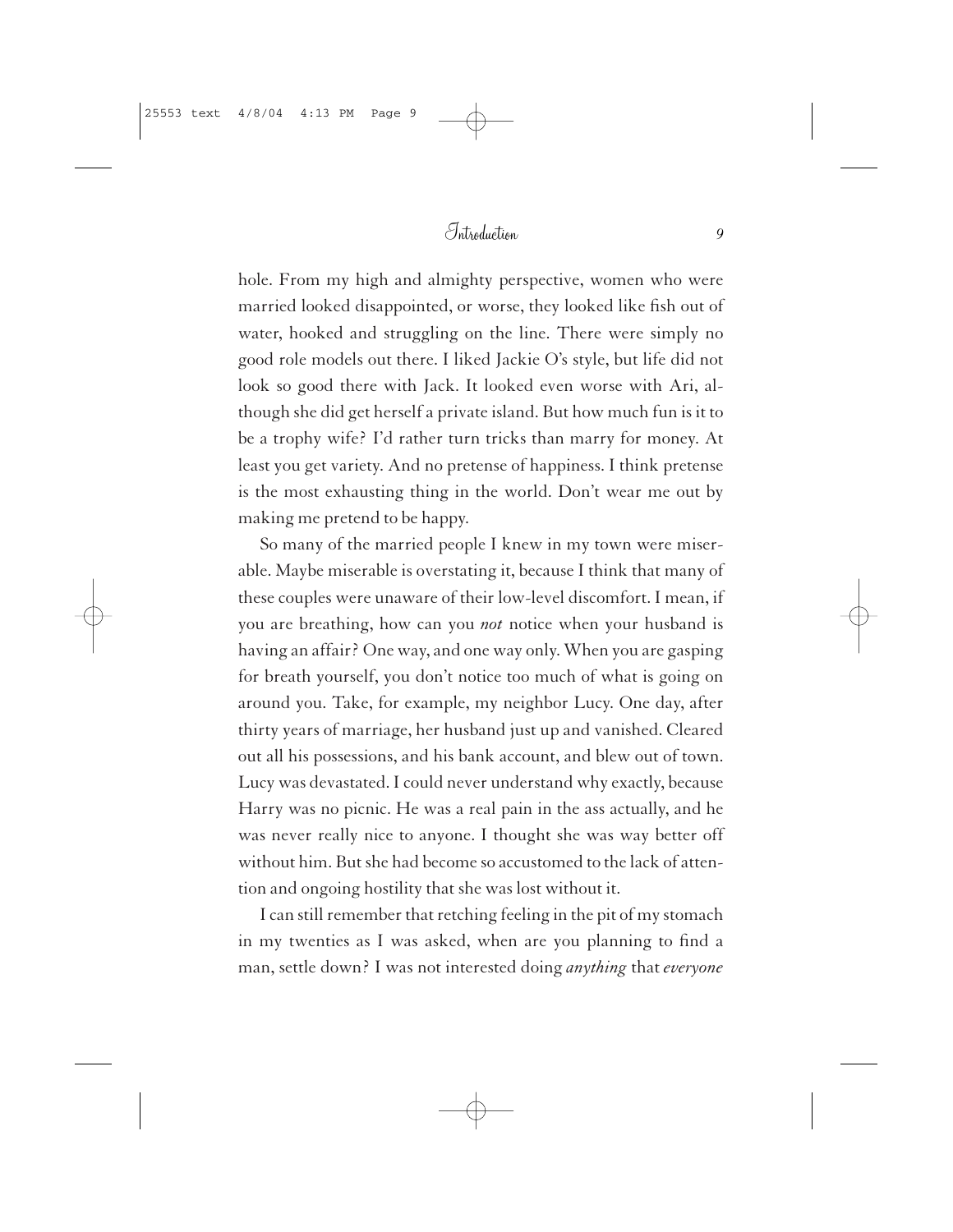expected me to do so desperately. I left home and went to a city where I did not know anyone. I had three different jobs so no one would get to know me too well. I took countless classes on evenings and weekends so my free dating time was nonexistent. I broke up with my spectacular boyfriend after seven years so no one, especially him, would get the wrong idea. I went on dating hiatus. I was an actress, so I busied myself by suffering for my art. The point is, I filled my days with so many things—activities, volunteer work, work work—that there was no possible way I could be perceived by myself or others to be on the marriage track. I was buying myself some time and perspective to figure the whole thing out. I was not about to put a satin-covered foot on the white carpet, ever, unless I could design a fun way to do it. I watched, I observed, I learned, and, most important, I experimented. In this book, I am going to share with you the results of my own personal research and the experiences of hundreds of women who carry themselves over my threshold each year.

Thirteen years ago, my husband, Bruce, and I started a company called Relationship Technologies. We taught classes for single people and couples with the goal of delivering to them the tools for creating great relationships. We wanted to experiment ourselves—working together and creating a relationship that started well and got better and better over a lifetime. Our theory was that no matter what sort of dysfunctional past or insufficient education one has had, each of us is capable of creating a great relationship with ourselves, and with partners, once some basic behavioral skills have been learned.

After a few years, I realized there was something I wanted to say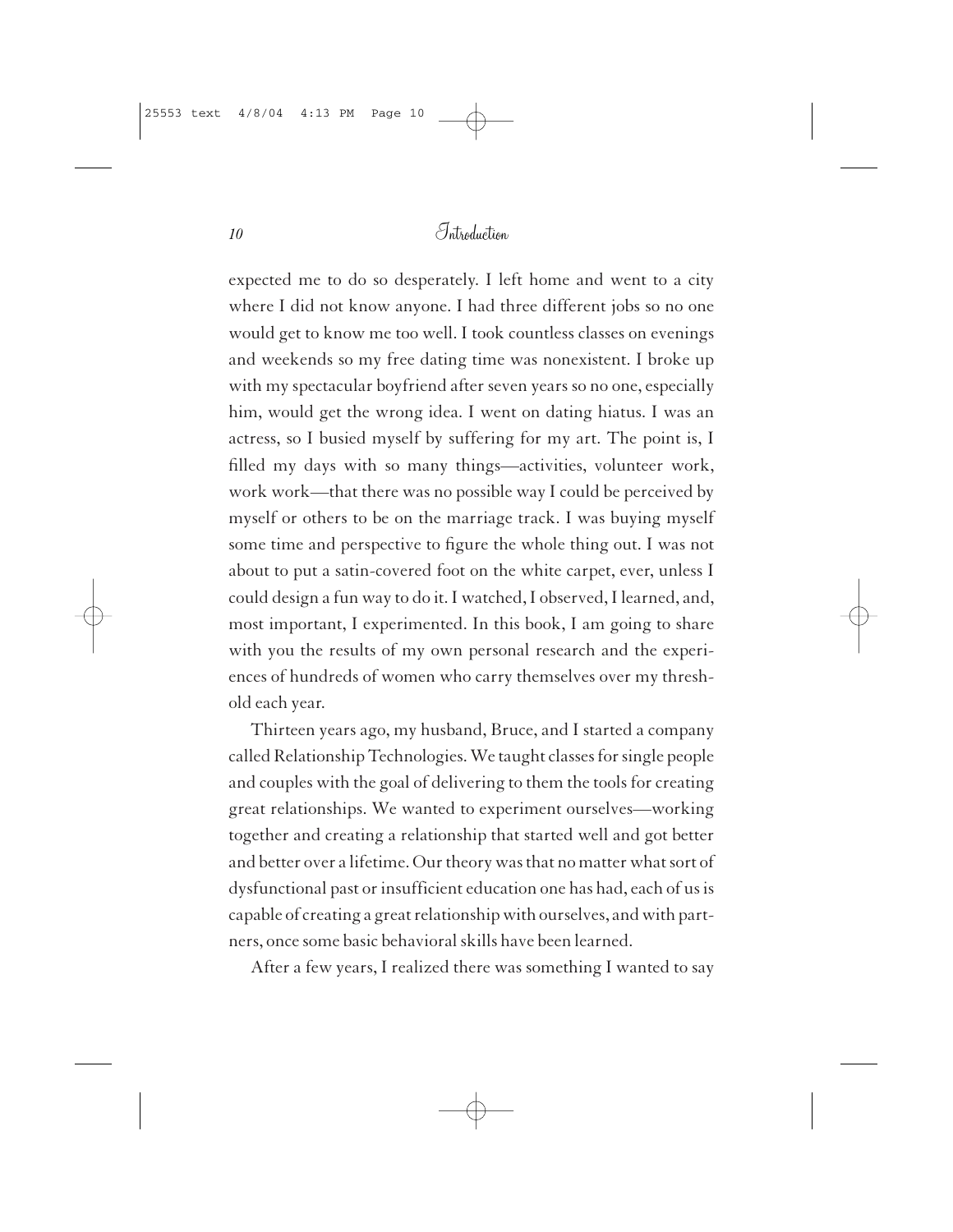to women, specifically, about relationships. I noticed that when a woman was happy with her life, her relationship was usually happy, too, and she felt in control of her destiny. And when a woman was unhappy, she was driven desperately to search for happiness in her relationship, where, suddenly, it did not exist. I resolved to show women how to find that joy within themselves, to awaken them to the incandescent joy that they were born with, and to help them create relationships that are in service to their own pleasure, rather than in service to others. Because when a woman is getting everything she wants, everyone else's life improves, too.

I created a forum called Mama Gena's School of Womanly Arts, a school devoted to the study of pleasure. The women who read my books and participate in my classes are called "Sister Goddesses." Why? Because it is my conviction that all women are sisters and that each of us possesses at least a drop of the divine within us, if not a whole lot more. Women feel that divinity most deliciously when they devote themselves to the pursuit of pleasure and the study of the Womanly Arts (those skills that, when practiced, allow us to use the power of pleasure to have our way with the world). They find that their outlook on life improves dramatically. Rather than spending all of their time in the trenches, problem solving, caretaking, and working their fingers to the bone, they are capable of reaching their goals by investigating their desires and playing with pleasure. This new perspective actually allows women to get what they want faster and with a lot more fun. When people spend their lives addressing problems, investigating their pasts, and looking at what's missing from their lives, they do not necessarily find happiness. Rather, they find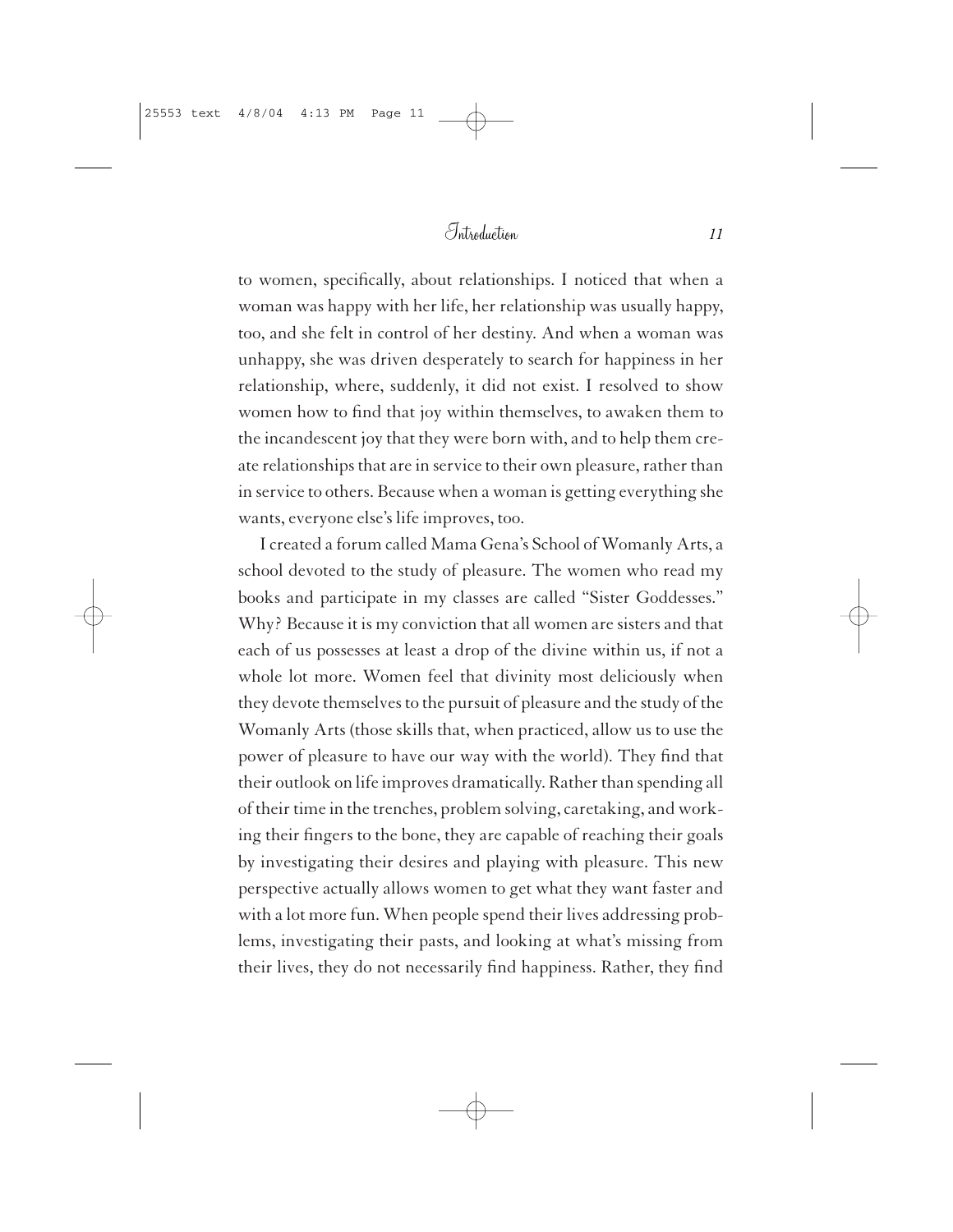that their problems have expanded. When women pursue pleasure, they discover more pleasure and experience true exhilaration.

Our courses are designed to enhance, celebrate, and inspire us to choose fun and to step into our power. You will own and enjoy your sense of pleasure, joy, sensuality, and greediness. Mama's intent is to enhance and expand the voice of women by fanning the flames of their desires, which opens the doors of fun and pleasure for everyone.

In Mama's view, a woman is the keeper of the flame of desire in a relationship. It is key that we, as women, recognize our power, our part, and our potential as the fire keepers. If you feed the flame, it glows brightly. If you blow it out, it's over. He can become your ablebodied assistant, bringing you fuel for the fire, or he can bring on cold buckets of water to help you douse it. Ultimately, it's your fire and it'll burn if you want it to.

This book is in service to desire. It is for women at any stage of relationship—whether you have been together four months or forty years. I will be disabusing you of the notion that the controls of your relationship are housed in your partner's lap. As long as we think we are not in control, we are victims of love. As soon as we see that we are in control, we can begin to explore our pleasure in partnership. Most people never take the opportunity to explore their pleasure because they are so deeply tangled in the state of victimhood that passes for relationship in our culture. Look around you right now. How many of your friends and family are in relationships that you look at and think, Wow, that looks like so much fun! I want a relationship just like that! They are so cute and sexy and laugh so much and get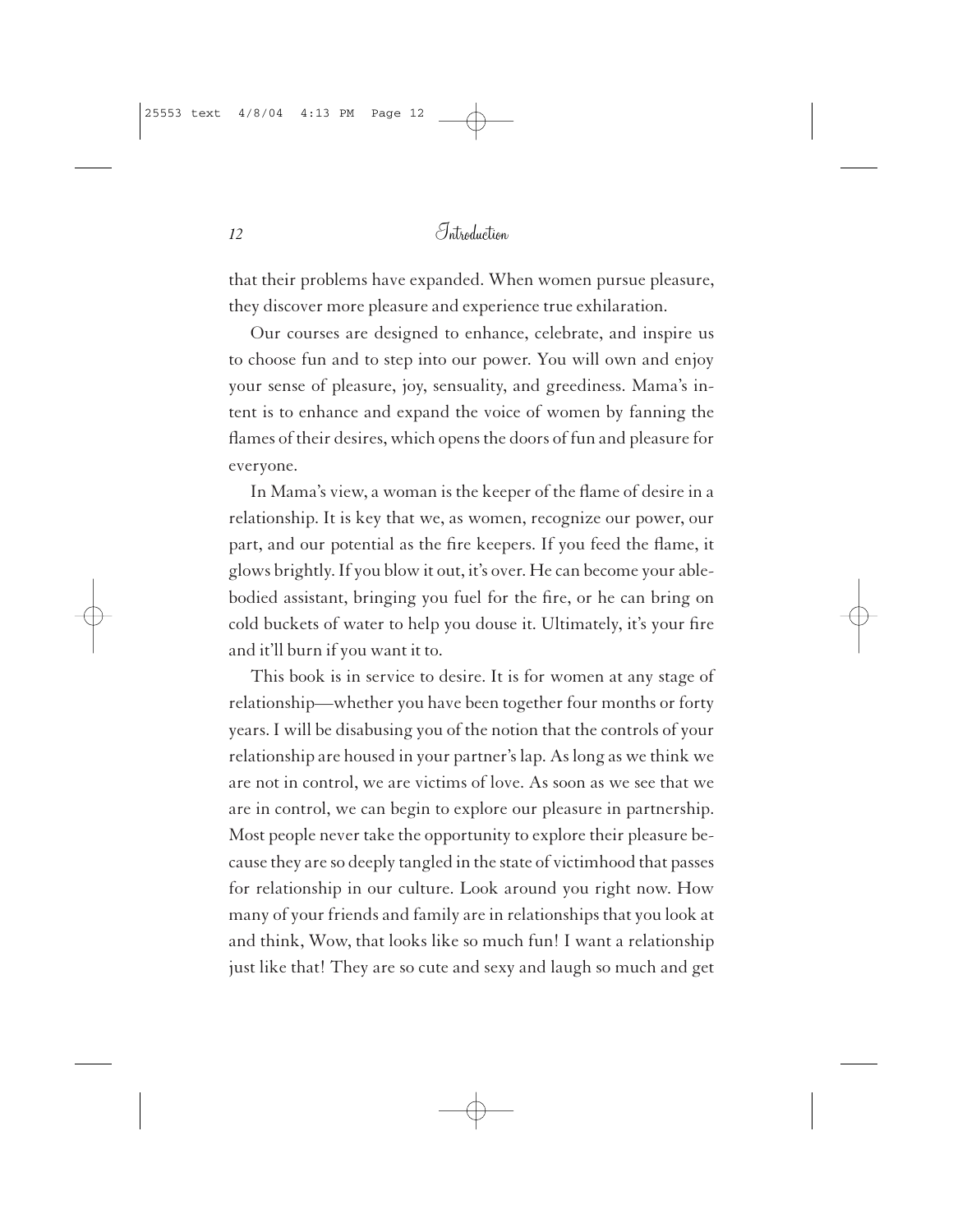along so well! Don't look at people who have just started dating. I want you to look at life in the trenches of relationship—two, five, ten, twenty years down the line. How many people have got it going on? I see many partnerships in which both men and women tacitly agree, in some way, to turn off essential parts of themselves in order to keep the relationship alive. I don't want that for you. I don't want that for anyone.

Mama's going to move your marriage to higher ground. The first step is to awaken you from the coma called the Good Wife Syndrome. That is the state of suspended animation in which you do everything you think *he* wants, and you give up the things you are passionate about in order to prioritize *him*. You put yourself on a shelf somewhere in order to be a *good wife*. This altered state stifles a lot of great women and kills a lot of great relationships. So Mama's here to administer the antidote. One of the ways to ensure you never have a relapse is by gathering together a group of Sister Goddess girlfriends who share a similar goal—they all want to create great relationships with their men. Your Sister Goddess girlfriends will be there to make sure that you stop complaining and start pursuing pleasure instead. It takes a village to train a man, and you will be choosing your own village to take your marriage even higher than you could on your own.

I am going to teach you how to dedicate yourself to your joy with some simple exercises that will strengthen your stamina. Mama will teach you how to *train* your husband. This will require you giving up your whining, your complaining, and your anger. What the hell, that trio is so worn-out and moth-eaten, you will be well rid of it.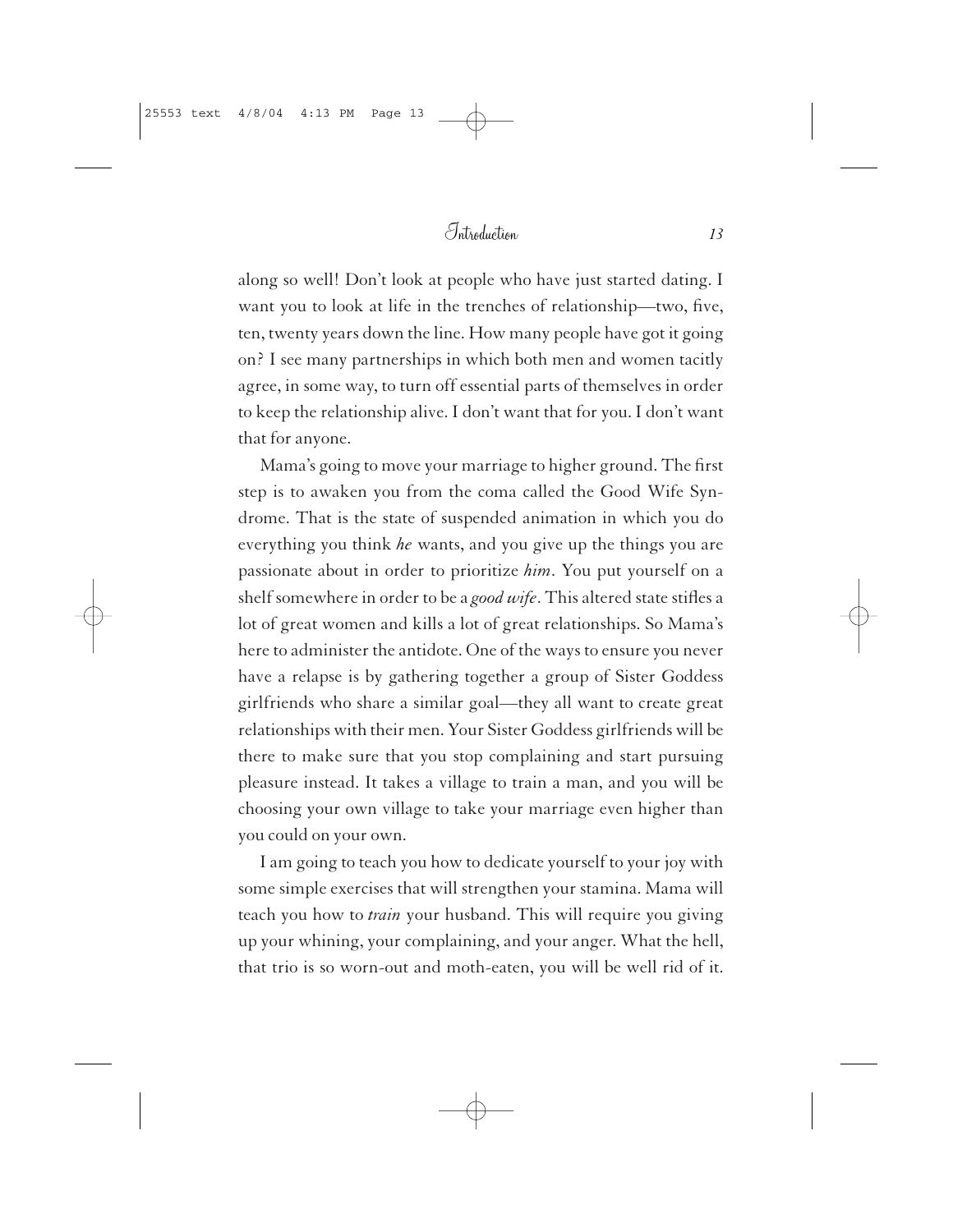There is no room for victims in man training. Your self-defeating behaviors have had their day. There is a new kid on the block—you! Which means you can finally, once and for all, get what you want. And one of the things I *know* you want is a great sex life. Married sex can be yummy. You just can't leave it to chance—practice, practice, practice. Let's see what those eight thousand nerve endings you've got are *for*. Of course, there will be obstacles. But Mama is gonna guide you through the most common obstacles that occur in relationships, including money, in-laws, children, trust, and betrayal. There is not a single obstacle that you cannot overcome as you build a marriage based on pleasure, rather than obligation. We are in this boat together, Oh Sisters mine, so let's take this ship called *Marriage* for a four-star cruise on the open seas.

After years of exhaustive research, to which Mama has donated her body and mind, time and time again, the conclusion is simple: when you go for pleasure, you get pleasure. When you go for fun, you get fun. When you go for blame and problem examination and investigation, you create a marriage filled with hostility rather than passionate friendship. And since you are reading this book, you expose yourself as a fan of marriage as a passionate friendship. It will be our little secret. . . .

Mama wants you to get it going on. First with yourself, and then bring the whole enchilada that you are into the mouth of your relationship. You can be hot, you can be spicy, you can be stuffed with a variety of ingredients, all of which will serve to give you and your partner a taste of what life in partnership with another human being has the potential to be. I want you to have a relationship, a partner-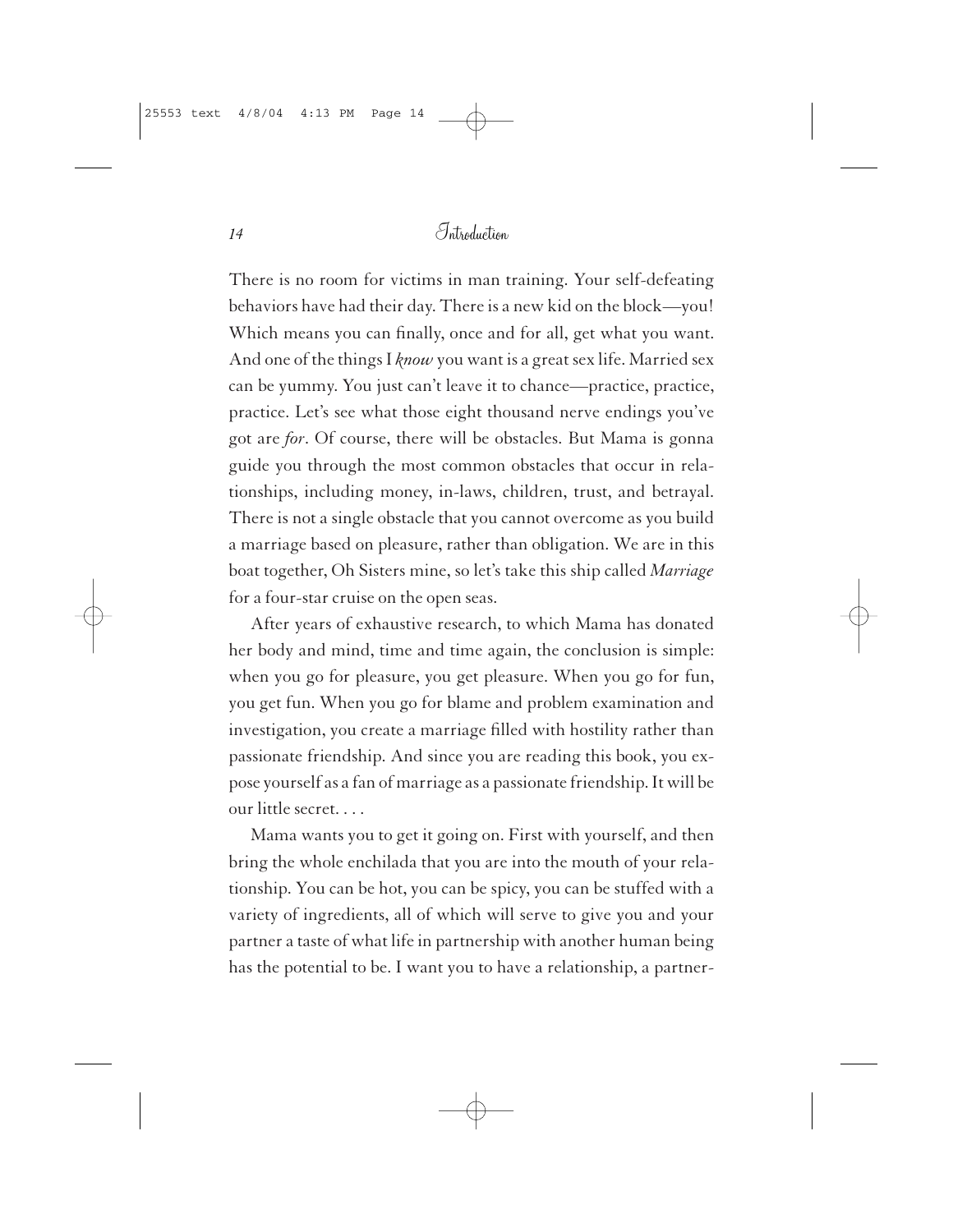ship with a man that sizzles with life, lust, and love. I want you to be the envy of every married or single person you meet. I want you to create a scene everywhere you go by the joy you bring because of the love you are living. I want you to blow open your own mind with how much you allow a man to give you, to spoil you, to pamper you. I want you to get everything your greedy little heart desires, and then some. The world exists to serve you, to celebrate you, to fulfill you. I want you to be escorted to the finest seat at the banquet table and have your husband pull out your chair. Not only do you deserve it, but the happiness of the world depends upon it.